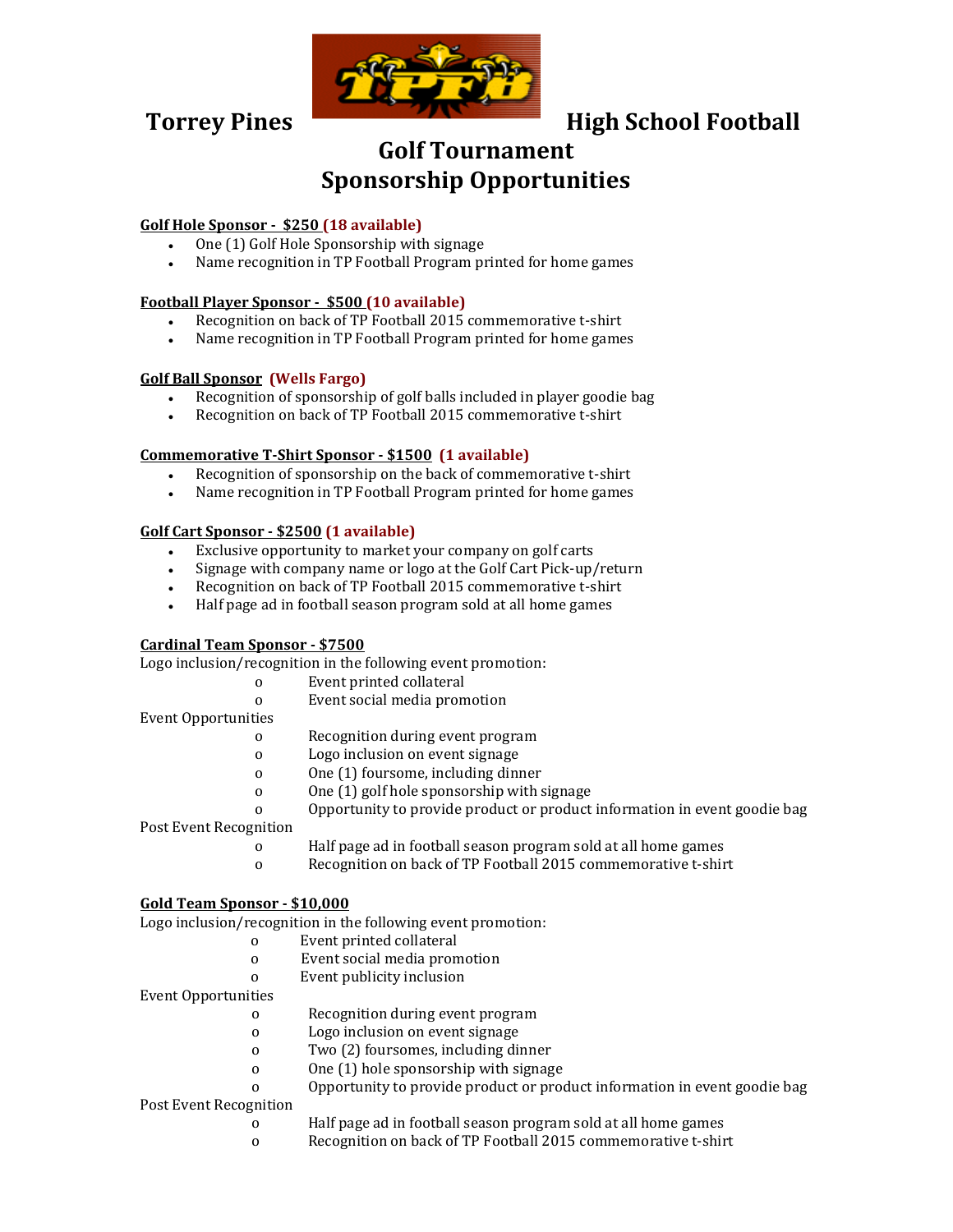#### **Presenting Sponsor - \$20,000 (Exclusive)**

Exclusive rights as Presenting Sponsor with first right of refusal for the following year

Prominent logo inclusion/recognition in the following event promotion:

- o Event printed collateral
- o Event social media promotion
- o Event publicity inclusion

Event Opportunities

- o Opportunity to address audience
- o Recognition during event program
- o Logo inclusion on event signage
- o Two (2) foursomes, including dinner
- o Opportunity to provide corporate gift to players
- o Opportunity to provide product or product information in event goodie bag

Post Event Recognition

- o Full page ad in football season program sold at all home games
- o Recognition at home football games on the scrolling screen

Torrey Pines Football program is part of the TPHS Foundation, a non-profit organization. Donations are tax deductible to the full extent of the law.

Football is a no-cut sport and encourages all athletes to participate.

For questions about Sponsorships, please contact: varsityliason@tphsfootball.com

[Please make check payable to: TPHS Foundation -](mailto:varsityliason@tphsfootball.com) Football

Mail to: TPHS Foundation, P.O. Box 2489, Del Mar, CA 92014